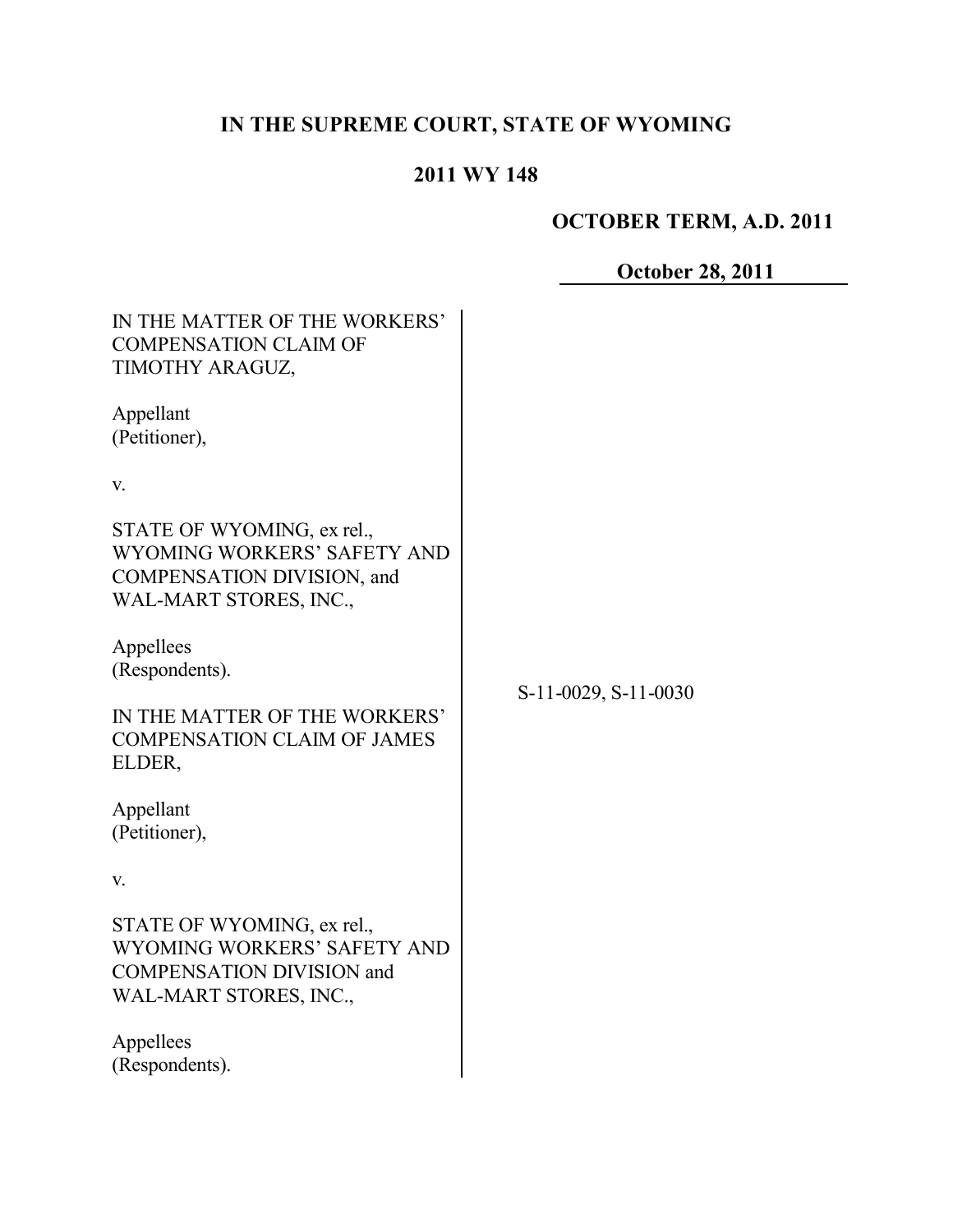### *W.R.A.P. 12.09(b) Certification from the District Court of Laramie County The Honorable Thomas T.C. Campbell, Judge*

#### *Representing Appellants:*

Robert A. Nicholas, Nicholas & Crank, P.C., Cheyenne, Wyoming.

#### *Representing Appellee Wyoming Workers' Safety & Compensation Division:*

Gregory A. Phillips, Wyoming Attorney General; John W. Renneisen, Deputy Attorney General; James Michael Causey, Senior Assistant Attorney General; Michael J. Finn, Senior Assistant Attorney General.

#### *Representing Appellee Wal-Mart Stores, Inc.:*

John A. Sundahl, Sundahl, Powers, Kapp & Martin, LLC, Cheyenne, Wyoming.

#### *Before KITE, C.J., and GOLDEN, HILL, VOIGT, and BURKE, JJ.*

**NOTICE: This opinion is subject to formal revision before publication in Pacific Reporter Third. Readers are requested to notify the Clerk of the Supreme Court, Supreme Court Building, Cheyenne, Wyoming 82002, of any typographical or other formal errors so that correction may be made before final publication in the permanent volume.**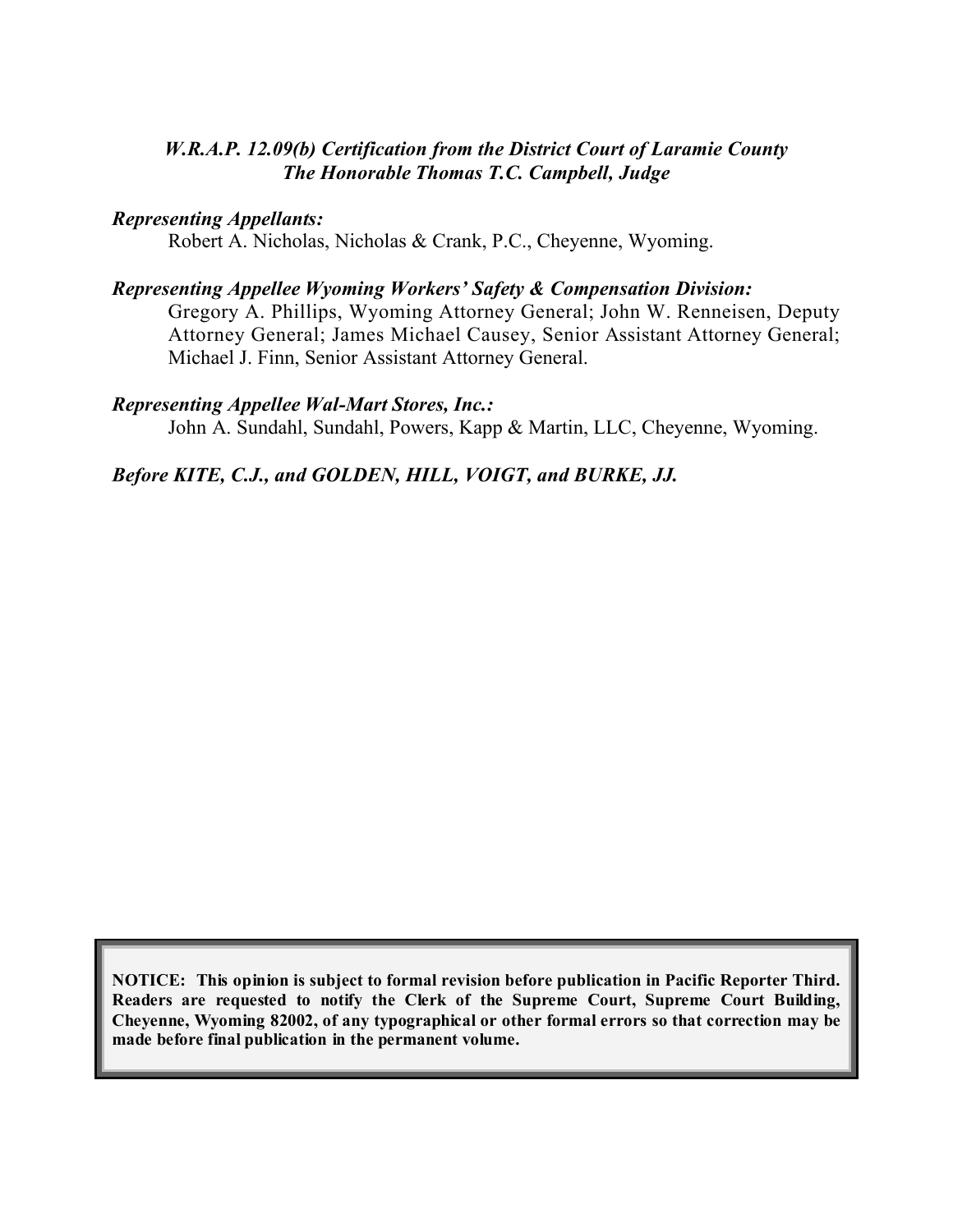### **VOIGT, Justice.**

[¶1] The appellants, Timothy Araguz and James Elder, were injured in separate incidents while working at the Wal-Mart Distribution Center (Distribution Center). After receiving compensation through the Wal-Mart Plan, Wal-Mart's private workers' compensation fund, the appellants filed for benefits under the Wyoming Worker's Compensation Act (the Act). The Wyoming Workers' Safety and Compensation Division (Division) denied their request and the Office of Administrative Hearings (OAH) confirmed that denial. This Court finds that Wal-Mart was not engaged in extrahazardous employment as defined by the legislature and therefore the appellants were not entitled to workers' compensation benefits. For that reason we will affirm.

#### **ISSUE**

[¶2] In granting summary judgment, did the OAH correctly rule that the appellants' claims were not covered by the Wyoming Worker's Compensation Act?

### **FACTS**

[¶3] In Wyoming, Wal-Mart employs 5,340 workers through the operation of ten Wal-Mart Supercenters, two Sam's Clubs, and one Distribution Center. Six hundred of those employees work at the Distribution Center. Wal-Mart's revenue is generated from retail operations conducted through the Supercenters and Sam's Clubs.

[¶4] The Distribution Center located west of Cheyenne is approximately one million square feet and supplies groceries to North Dakota, South Dakota, Montana, Colorado, and Wyoming. Between 130 and 140 semi-trucks arrive each day with perishable and nonperishable grocery items that will be warehoused at the facility pending delivery to the Wal-Mart Supercenters and Sam's Clubs throughout the five-state area. No goods are sold directly from the Distribution Center. The purpose of the Distribution Center is to serve the needs of the retail stores.

[¶5] The Wyoming Constitution requires that all businesses engaged in "extrahazardous employments" contribute to a state workers' compensation fund administered by the legislature. Wyo. Const. art. 10, § 4(c). For purposes of determining whether a business is required to participate in the workers' compensation fund, the Department of Employment assigns an industry classification code to every Wyoming business based on the employer's primary business and the definitions set out by the North American Industry Classification System (NAICS). The legislature has enumerated certain of these classifications as "extrahazardous employment." Wyo. Stat. Ann. § 27-14-108 (LexisNexis 2011). Wal-Mart had been assigned code 452910, indicating "Warehouse Clubs and Supercenters." Because such classification was not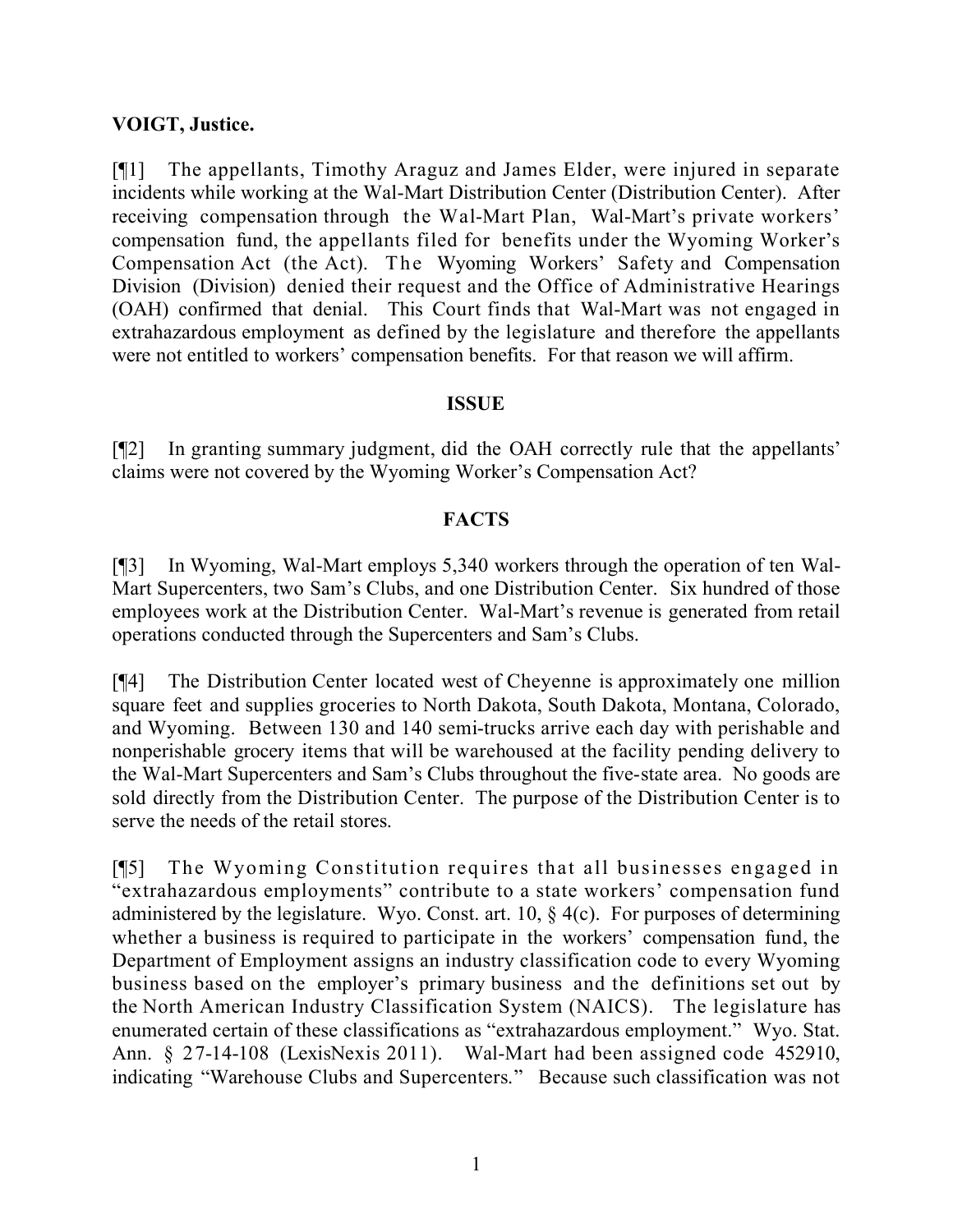defined by Wyoming statute as "extrahazardous," Wal-Mart was not required to participate in the state fund.

[¶6] Appellant Timothy Araguz was employed as a Reserve Stock Replenishment Driver (RSR Driver) at the Distribution Center. The RSR Driver operates a forklift to move pallets of groceries from the loading dock to tiered storage racks up to 20 feet above ground level. Araguz injured his back and shoulder while throwing pallets in the course of his employment.

[¶7] Appellant James Elder was employed as a Yard Driver at the Distribution Center. The Yard Driver hooks up trailers that have been detached from the semi-trucks to his yard tractor which he then drives to the warehouse dock for unloading. Elder was blown off an icy yard tractor as he was attaching a trailer to the yard tractor. His fall caused injuries to his back, hip, shoulder and ankle.

[¶8] Although Wal-Mart is not required to contribute to the Wyoming workers' compensation fund, Wal-Mart does maintain its own privately funded workers' compensation fund, the Wal-Mart Plan, for the benefit of its employees who are injured on the job. Both claimants reported their injuries to their respective supervisors and submitted injury reports in accordance with the requirements of the Wal-Mart Plan.

[¶9] Despite the fact that the appellants received benefits from Wal-Mart under the Wal-Mart Plan, both later filed a Report of Injury pursuant to the Act. In both cases the Division issued a Final Determination Regarding Compensability denying payment of benefits to the appellants because they were "not employed in an occupation requiring coverage." In response to the denials, the appellants requested a contested case hearing and the Division referred the request to the OAH.

[¶10] Prior to the hearing, the Division filed a motion for summary judgment asserting, *inter alia*, that the appellants were not covered by the Act. In response, the appellants filed a cross-motion for partial summary judgment arguing that the Division was required to assess the Distribution Center as an establishment separate from Wal-Mart's retail centers with a primary function of warehousing (an extrahazardous classification) and, therefore, that the appellants were covered by the Act. The OAH, agreeing with the Division and Wal-Mart, found that there were no genuine issues of material fact and that the Division's and Wal-Mart's motions for summary judgment should be granted. The district court certified to this Court the question of whether the appellants should be classified as engaged in extrahazardous employment.

### **STANDARD OF REVIEW**

[¶11] "As always, we review an agency's conclusions of law *de novo*, and we will affirm an agency's legal conclusion only if it is in accordance with the law." *Dale v.*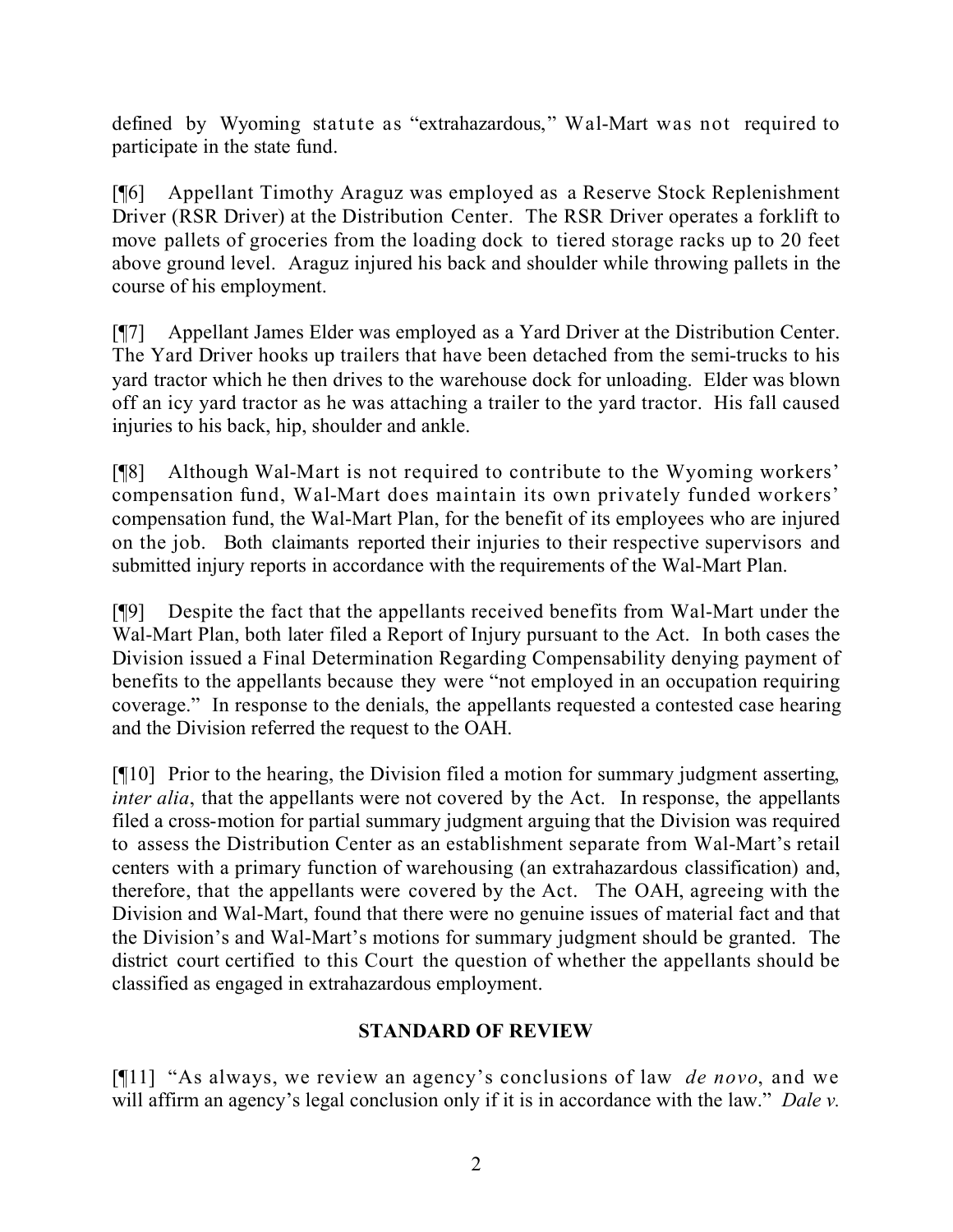*S & S Builders, LLC*, 2008 WY 84, ¶ 26, 188 P.3d 554, 561-62 (Wyo. 2008) (internal citations and quotations omitted).

[¶12] Review of administrative agency action granting summary judgment in workers' compensation cases will be governed by W.R.C.P. 56(c). *Chavez v. Mem'l Hosp. of Sweetwater Cnty.*, 2006 WY 82, ¶ 6, 138 P.3d 185, 188 (Wyo. 2006).

> The judgment sought shall be rendered forthwith if the pleadings, depositions, answers to interrogatories, and admissions on file, together with the affidavits, if any, show that there is no genuine issue as to any material fact and that the moving party is entitled to a judgment as a matter of law.

W.R.C.P. 56(c). "The record is reviewed . . . from the vantage point most favorable to the party who opposed the motion, and this Court will give that party the benefit of all favorable inferences that may fairly be drawn from the record." *Chavez*, 2006 WY 82, ¶ 6, 138 P.3d at 188.

## **DISCUSSION**

[¶13] On appeal, the appellants contend that the State's failure to provide benefits is unconstitutional and improper as a matter of law. Their constitutional argument is based on Wyo. Const. art. 10,  $\S$  4(c), which states, in part: "As to all extrahazardous employments the legislature shall provide by law for the accumulation and maintenance of a fund or funds out of which shall be paid compensation as may be fixed by law according to proper classifications to each person injured in such employment . . . ." Citing that provision, the appellants argue that "the Wyoming Constitution requires that all workers who are required by their employer to perform extrahazardous work be covered by the . . . Act." This constitutional mandate has been violated, the appellants claim, by the Division's promulgation of rules that deny coverage to workers injured while performing extrahazardous work who are employed by an entity whose "primary" business" is not classified as extrahazardous. Specifically, the appellants assert that "[a]s applied, the Rule creates arbitrary and disparate outcomes for maimed workers performing extrahazardous work for their employers. . . . Workers who perform the same extrahazardous work should be covered by the Act equally."

[¶14] We will not address the appellants' constitutional argument as this appeal is not an appropriate avenue for resolution of such an issue. *Williams v. Wyo. Workers' Safety & Comp. Div.*, 2009 WY 57, ¶ 18, 205 P.3d 1024, 1032-33 (Wyo. 2009); *Shryack v. Carr Constr. Co. (In re Worker's Comp. Claim of Shryack)*, 3 P.3d 850, 856-57 (Wyo. 2000); *Riedel v. Anderson (In re Conflicting Lease Applications)*, 972 P.2d 586, 587-88 (Wyo. 1999). "The proper avenue for challenging the constitutionality of a statute is an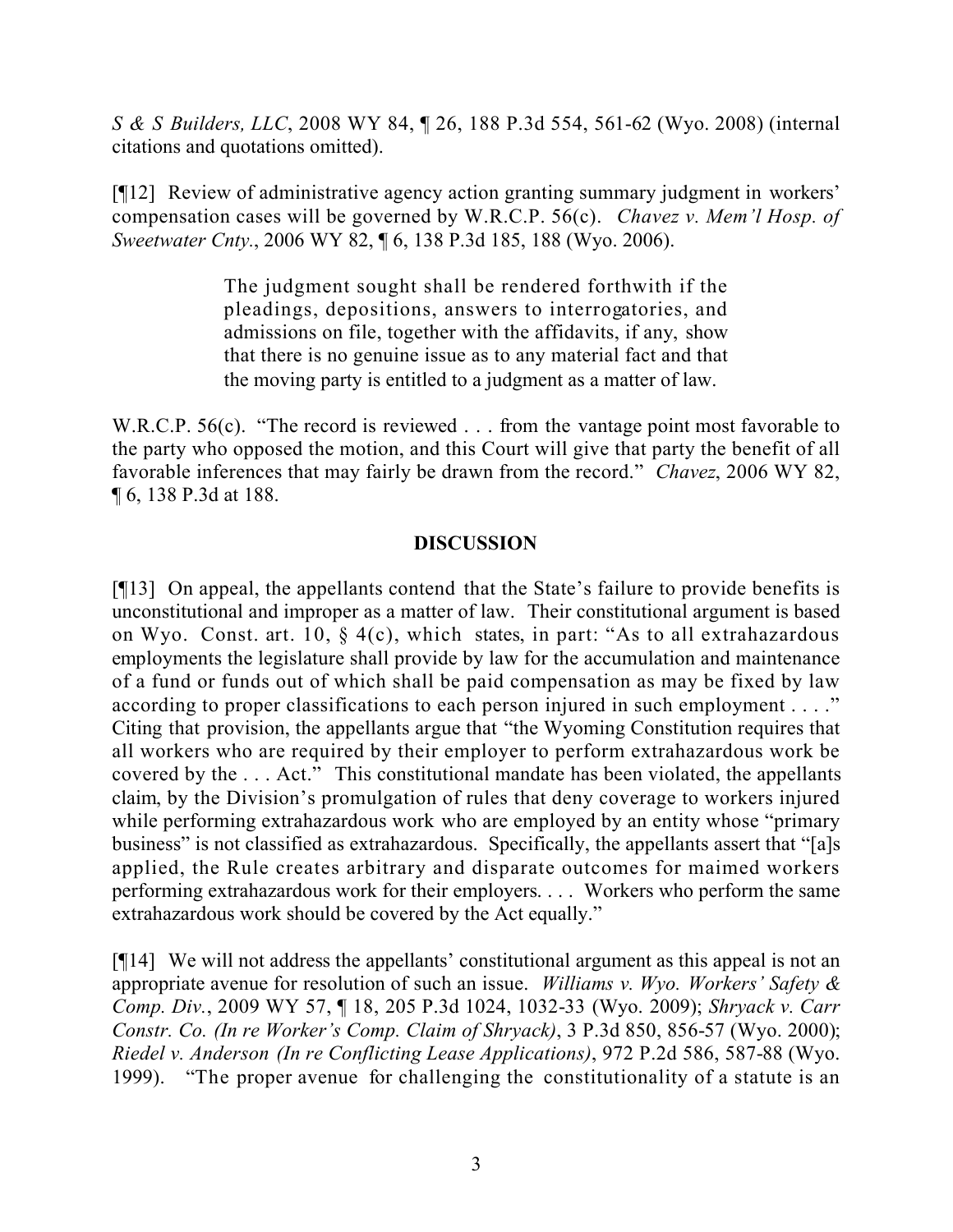independent action for declaratory judgment pursuant to W.R.A.P. 12.12." *Williams*, 2009 WY 57, ¶ 18, 205 P.3d at 1032. W.R.A.P. 12.12 provides as follows:

> The relief, review, or redress available in suits for injunction against agency action or enforcement, in actions for recovery of money, in actions for a declaratory judgment based on agency action or inaction, in actions seeking any common law writ to compel, review or restrain agency action shall be available by independent action notwithstanding any petition for review.

This rule is rooted in the fact that administrative agencies do not have the authority to make decisions regarding the constitutionality of a statute, so an appeal of an agency decision necessarily cannot address constitutionality. *Torres v. State ex rel. Wyo. Workers' Safety & Comp. Div.*, 2004 WY 92, ¶ 8, 95 P.3d 794, 796 (Wyo. 2004).

[¶15] We turn to the appellants' second argument. The appellants claim the Division incorrectly applied Wyo. Stat. Ann. § 27-14-108 (the statute outlining which employment is deemed extrahazardous) to Wal-Mart. Specifically, the appellants assert that the Division's application of Wyo. Stat. Ann. § 27-14-108 is contrary to article 10, section 4, because article 10, section 4 requires that the classification be "proper." The appellants then suggest that the "proper" classification should be based on the activities of the employees, rather than the employer's primary business.

[ $[16]$  As noted above, Wyo. Const. art. 10, § 4(c) requires establishment of a mandatory fund providing for compensation to workers injured in "extrahazardous employments." *See supra*  $\boxed{5}$ . Pursuant to article 10, section 4(c), the legislature enacted Chapter 14, entitled Worker's Compensation, within Title 27, Labor and Employment. This chapter provides, in part, that the director of the Department of Employment "may adopt rules and regulations for administration of this act." Wyo. Stat. Ann. § 27-14-802(a) (LexisNexis 2011).

[¶17] Operating under this authority, the Division promulgated the following rule relating to the classification of Wyoming businesses:

> (a) Classification Procedures. The Division will assign an industrial classification or classifications pursuant to the North American Industry Classification System (NAICS) codes provided by the Federal Bureau of Labor Statistics . . . . The industrial classification(s) assigned will be that which best describes the *primary business* of the employer. Businesses conducted at one or more locations which normally prevail in the primary industrial classification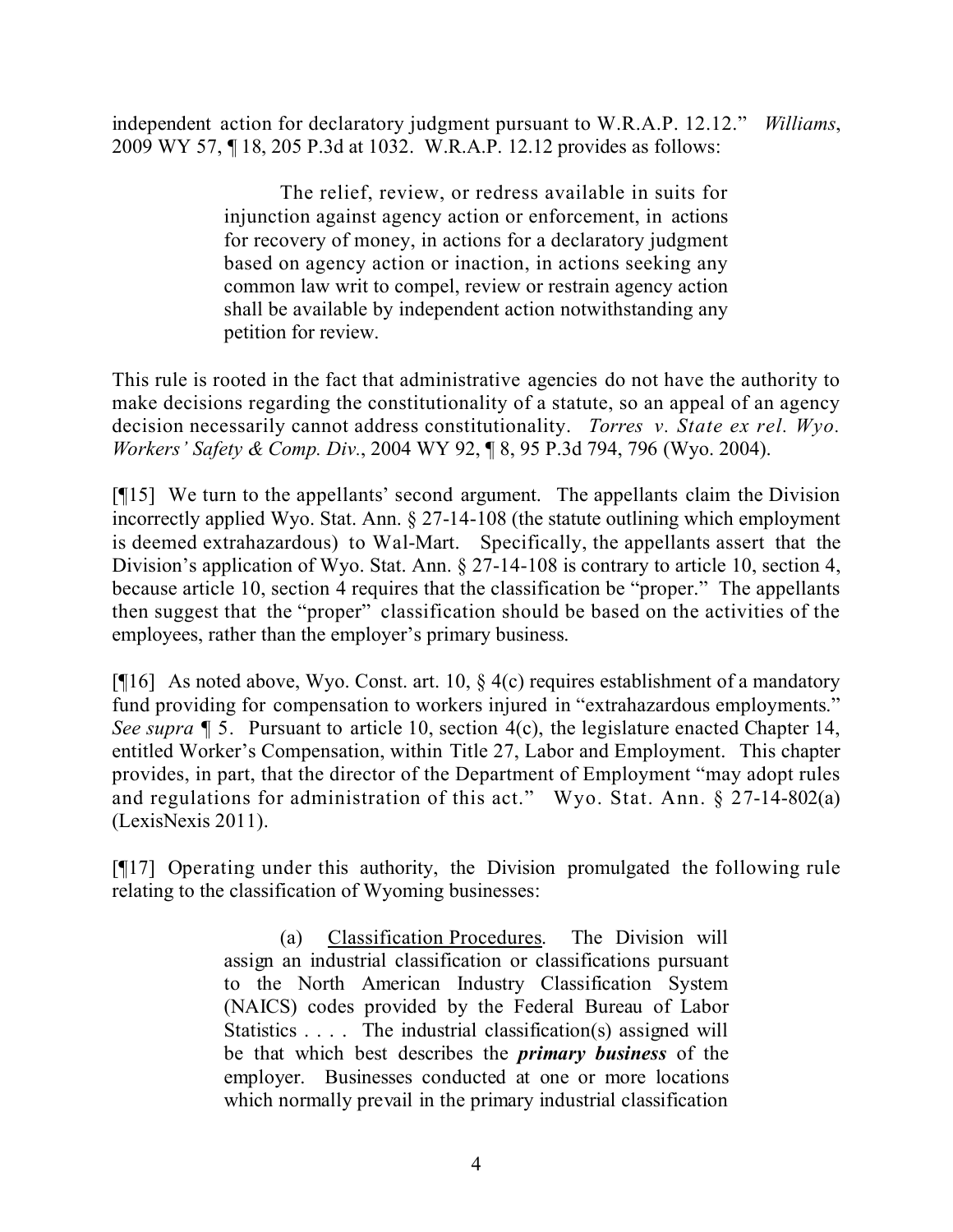*will not be assigned separate classifications for supporting operations*, with certain specific standard exceptions for clerical office occupations, inside sales occupations, outside sales occupations, or temporary help occupations.

Wyo. Rules & Regulations, Dep't of Employment Workers' Comp. Div., Ch. 2  $\S$  4(a) (2011) (emphasis added). Despite the Division's adoption of the NAICS coding system, the emphasized language specifies that similarities with the NAICS system are limited to the coding scheme. NAICS provides that a company "may consist of more than one establishment" and that designation of an establishment to an industry classification will be based on the primary activity of the establishment. North American Industry Classification System, U.S. Census Bureau (2007). The rules promulgated by the Division, however, base such classification on the "primary business" of the employer and specifically indicate that separate operations "will not be assigned separate classifications." Wyo. Rules & Regulations, Dep't of Employment Workers' Comp. Div., Ch. 2 § 4(a) (2011). This language does not take into account the responsibilities and activities of the individual employee. In fact, such duties are specifically excluded by statute from the determination of the "primary business." The list of extrahazardous industries is preceded by language providing explicitly that such designation will be made "[r]egardless of individual occupation." Wyo. Stat. Ann. § 27- 14-108(a)(ii) LexisNexis 2011). Indeed, when applying this rule and statute, we have said: "[D]eterminations of whether an employee is or is not engaged in extra-hazardous employment are made by reference to the employer's business." *Baskin v. State ex rel. Worker's Comp. Div.*, 722 P.2d 151, 154 (Wyo. 1986), *overruled in part on other grounds by Torres*, 2004 WY 92, ¶ 7, 95 P.3d at 796. Additionally, "if the employer does not engage in extrahazardous activities, then whether the individual employee's activities are hazardous in nature is not material[.]" *Gonzales v. Grass Valley Mobile Home Park*, 933 P.2d 484, 487 (Wyo. 1997), *overruled in part on other grounds by Torres*, 2004 WY 92, ¶ 7, 95 P.3d at 796 (quoting *Baskin*, 722 P.2d at 154); *see also Randell v. Wyo. State Treasurer ex rel. Wyo. Workers' Comp. Div.*, 671 P.2d 303, 308 (Wyo. 1983). Therefore, it is irrelevant that the appellants, pursuing the same responsibilities, may be covered by the Act under different employment; the assessment is based on the activities of the employer, not the employee.

[¶18] In all likelihood, the code assigned the Distribution Center would have been different from the code for Wal-Mart's retail outlets under a pure NAICS classification system. However, the Division does not implement the NAICS methods for classifying Wyoming businesses. The Distribution Center is a supporting operation to Wal-Mart's retail activities which are pursued through Sam's Clubs and Supercenters. For that reason, the Distribution Center is not designated a NAICS classification independent from that assigned to the Wal-Mart retail stores. The Division appropriately assigned to Wal-Mart a classification based on its primary business within the state of Wyoming. This determination was proper based on the location of Wal-Mart's employees and